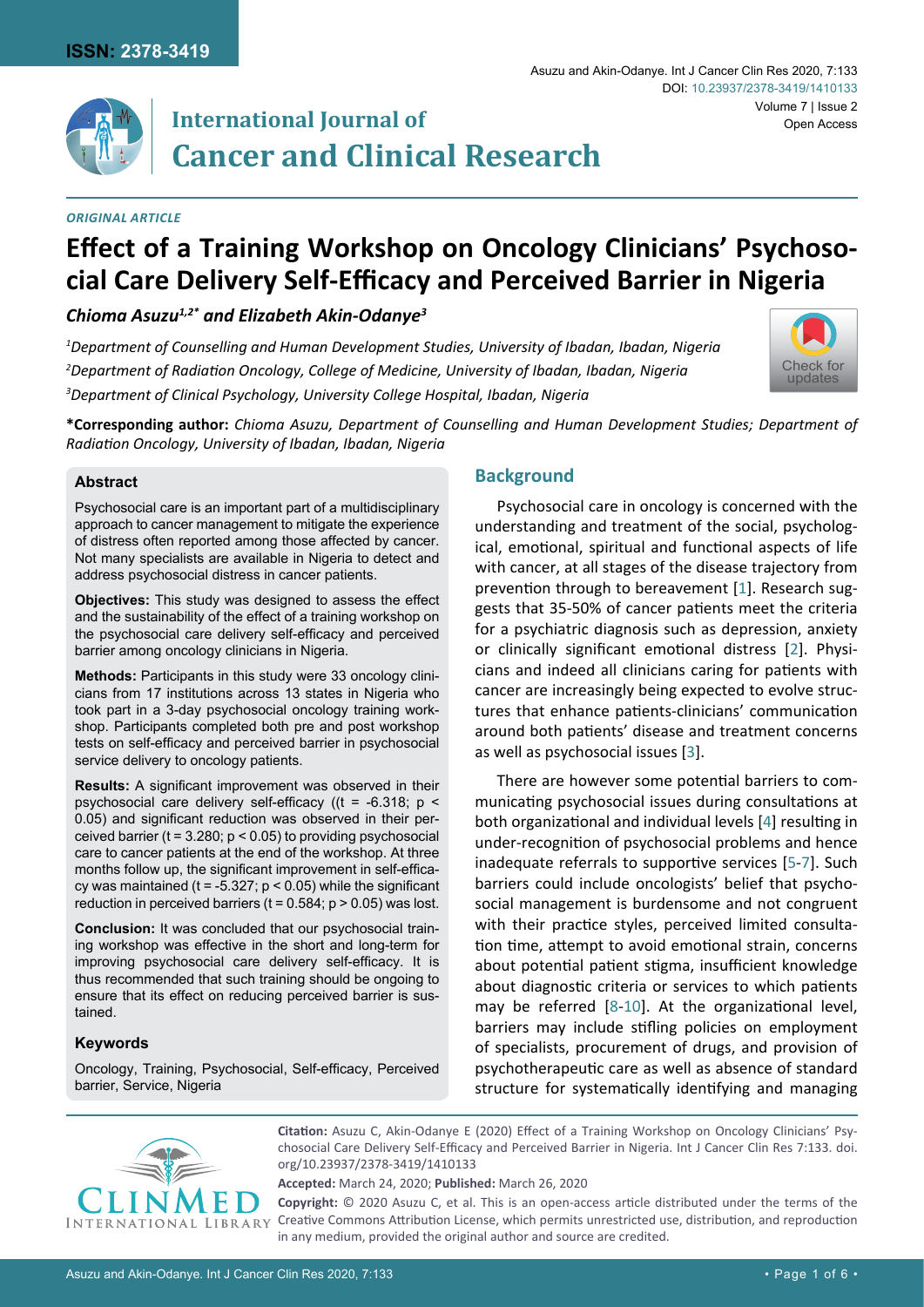#### patients with psychosocial problems [[4](#page-4-3)].

Interventions aimed at improving health care service providers' psychosocial care delivery in oncology settings have frequently included communication training component to improve healthcare providers' knowledge, confidence and psychosocial orientation [[11](#page-4-8)-[13\]](#page-4-9). A key component of most behavior change interventions is self-efficacy which is a task-specific construct linked to persons' confidence and beliefs in their ability to succeed in a given task [\[14\]](#page-4-10). The expectation was that the higher individual's self-efficacy is, the more likely it is that the individual will engage in a behavior and succeed [[14](#page-4-10)]. Studies on self-efficacy in cancer settings have typically focused on promoting self-care among cancer patients [[15\]](#page-4-11). There is a dearth of literature on training to enhance psychosocial care self-efficacy among oncology clinicians.

Nigeria, a poor resource economy with poorly funded healthcare system has a huge cancer burden with an estimated 115,950 new cancer cases diagnosed in 2018 [\[16](#page-4-12)]. In the face of high load of cancer patients with majority having late stage disease, the provision of appropriate psychosocial services for cancer patients or referral to support services is often not a priority in our setting due to inadequate resources and limited manpower in the field. The importance of training non-mental healthcare professionals to offer psychological support to people with cancer is becoming increasingly recognized. Hence the study reported herein sought to fill this important gap by providing training in the area of psychosocial care delivery for oncology clinicians working in Nigeria to promote their self-efficacy in identifying and addressing cancer-related distress in patients.

# **Objectives of the Study**

A broad objective of this study was to build capacity in the area of psychosocial care delivery for cancer patients in oncology settings in Nigeria. Specifically, the study seeks to:

- 1. Assess the effect of a training workshop on oncology clinician's psychosocial care delivery self-efficacy
- 2. Ascertain the effect of a training workshop on oncology clinicians perceived barriers to psychosocial service delivery
- 3. Determine the sustainable effect of a training workshop on oncology clinicians' self-efficacy and perceived barrier in psychosocial service delivery over a follow up period.

# **Hypothesis**

- 1. It is hypothesized that at the end of the training workshop there will be a sustained significant improvement in the oncology clinicians psychosocial care delivery self-efficacy in oncology settings in Nigeria.
- 2. It is hypothesized that at the end of the training workshop there will be a sustained significant reduction in the oncology clinicians perceived barrier to psychosocial care delivery in oncology settings in Nigeria.

## **Methodology**

This study is a pre-test, post-test, single group experimental (prospective) study. The respondents in this study were 33 clinicians working with oncology patients from 17 different hospitals from across 13 states in Ni-

| S/N          | <b>State</b>             | <b>Institution</b>                                                         |  |  |  |  |  |
|--------------|--------------------------|----------------------------------------------------------------------------|--|--|--|--|--|
| 1            | Osun State               | Obafemi Awolowo University Teaching Hospital Complex, (OAUTHC), Ile-Ife    |  |  |  |  |  |
| $\mathbf{2}$ | <b>Ekiti State</b>       | Ekiti State University (EKSUTH), Ado-Ekiti, Ekiti State                    |  |  |  |  |  |
| 3            | Oyo State                | University College Hospital (UCH), Ibadan, Oyo State                       |  |  |  |  |  |
| 4            | Oyo State                | University of Ibadan, Ibadan, Oyo State                                    |  |  |  |  |  |
| 5            | Oyo State                | Ladoke Akintola University of Technology (LAUTECH), Ogbomoso, Oyo State    |  |  |  |  |  |
| 6            | Lagos state              | St Nicholas Hospital, Lagos, Lagos State                                   |  |  |  |  |  |
| 7            | Ogun State               | Federal Medical Centre (FMC), Abeokuta, Ogun State                         |  |  |  |  |  |
| 8            | Ondo State               | University of Medical Sciences, Ondo, Ondo State                           |  |  |  |  |  |
| 9            | Gombe State              | Federal Teaching Hospital (FTH), Gombe, Gombe State                        |  |  |  |  |  |
| 10           | Imo State                | Federal Medical Centre (FMC), Owerri, Imo State                            |  |  |  |  |  |
| 11           | Enugu State              | University of Nigeria Teaching Hospital (UNTH), Enugu, Enugu State         |  |  |  |  |  |
| $12 \,$      | Enugu State              | Calvary Hospice and Palliative Care Center, Enugu, Enugu state             |  |  |  |  |  |
| 13           | <b>Benue State</b>       | Benue State University (BSU), Makurdi, Benue State                         |  |  |  |  |  |
| 14           | <b>Benue State</b>       | Federal Medical Centre (FMC), Makurdi, Benue State                         |  |  |  |  |  |
| 15           | Bauchi State             | General Hospital Ningi, Bauchi State                                       |  |  |  |  |  |
| 16           | Bauchi State             | Abubakar Tafawa Balewa University Teaching Hospital (ATBUTH), Bauchi State |  |  |  |  |  |
| 17           | <b>Cross River State</b> | University of Calabar Teaching Hospital (UCTH), Calabar, Cross River State |  |  |  |  |  |

<span id="page-1-0"></span>**Table 1:** Showing institutions represented at the workshop.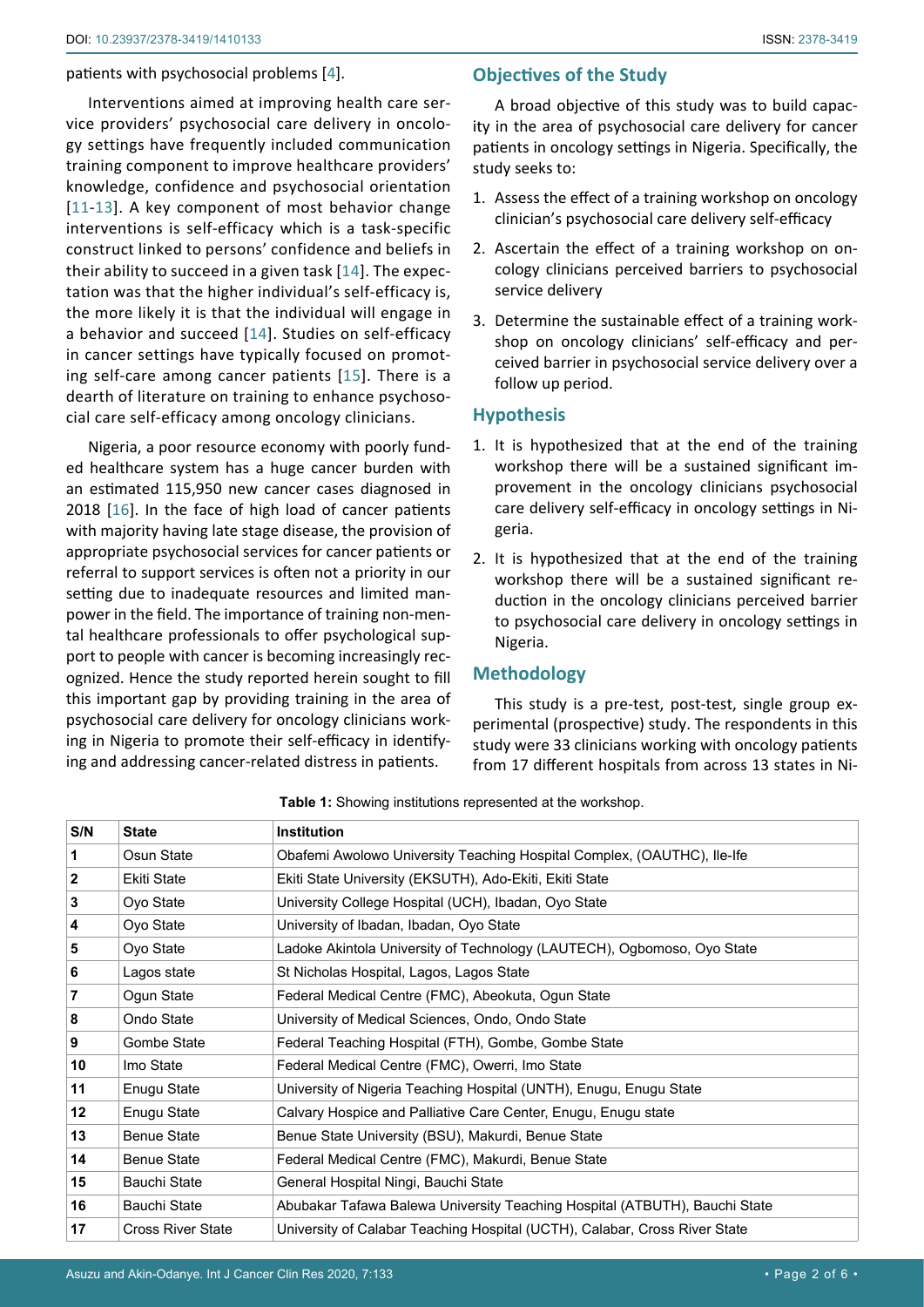geria (see [Table 1](#page-1-0)). They participated in psychosocial oncology training workshop that took place in the University College Hospital, Ibadan, and Southwest Nigeria.

## **Procedure**

A call to participate in a three-day psychosocial oncology training workshop was sent via the post and electronically to hospitals for personnel working with cancer patients to register their intents to participate. A total of 64 applicants sent in letters of intent to participate in the workshop from different institutions across the country. 46 of the 64 applicants met the eligibility criteria and were sent a formal letter of invitation to attend. Only 33 of the eligible applicants were able to attend the training.

At the training, baseline assessments of psychosocial care delivery self-efficacy and perceived barriers to psychosocial communication were collected. The training sessions comprised topics related to both theoretical and practical aspects of psychosocial care in oncology. Topics covered included overview of cancer burden in Nigeria, cancer specific psychosocial issues, patient-clinician communication, oncology clinician's self-care, screening and assessment for distress, distress management and setting up psycho-oncology service. Posttest assessment was done immediately after the training as well as at 3, 6 and 9 months afterwards via email correspondence. However only 9, 7 and 12 oncology clinicians completed and returned the questionnaires sent to them at 3, 6, and 9 months follow up respectively out of the 33 that participated in the training.

## **Measures**

An 8-item Oncology Clinicians Psychosocial Care Delivery Self-Efficacy questionnaire was developed and piloted by the researchers. The instrument has a 4-point response format of 'Not sure', 'Somewhat sure', 'Sure' and 'Very sure'. Higher scores indicate higher self-efficacy in providing psychosocial care to cancer patients. The instrument yielded a Croncbach's alpha of 0.771 indicating its reliability.

The 11-item Perceived Barriers against Psychosocial Communication questionnaire [\[17](#page-4-13)] was used in assessing oncology clinician's perceived barriers to psychosocial care delivery. The instrument has a 4-point response format of 'Strongly Agree', 'Agree', 'Disagree' and 'Strongly Disagree'. Higher scores on the questionnaire indicate higher perceived barriers. When pilot tested for reliability within our setting, it yielded a Cronbach's alpha of 0.733

Demographic information such as age, gender, highest academic qualification, profession, years and spent working with cancer patients were also collected (see [Table 2](#page-2-0)).

## **Data analysis**

Obtained data were analyzed on IBM SPSS 21 using frequency counts and percentages as well as Paired Samples T-test.

## **Results**

Participants had an age range of 21-64 with a mean age of 41.16 ± 9.535. Their other characteristics

| <b>Characteristics</b>       | $Freq(\% )$ | <b>Characteristics</b>               | $Freq(\% )$ |
|------------------------------|-------------|--------------------------------------|-------------|
| Gender                       |             | Multidisciplinary cancer team member |             |
| Male                         | 14 (42.4%)  | Yes                                  | 20 (60.6%)  |
| Female                       | 19 (57.6%)  | No.                                  | 13 (39.4%)  |
| <b>Education</b>             |             | <b>Work setting</b>                  |             |
| First degree                 | 16 (48.5%)  | Hospital                             | 26 (78.8%)  |
| MSc.                         | 11 (33.3%)  | University                           | 4 (12.1%)   |
| Not indicated                | 6(18.2%)    | <b>Hospital and University</b>       | $2(6.1\%)$  |
|                              |             | Not indicated                        | $1(3.0\%)$  |
| <b>Profession</b>            |             | Years in cancer work                 |             |
| Physicians                   | $8(24.2\%)$ | 0                                    | $1(3.0\%)$  |
| Nursing                      | $8(24.2\%)$ | 1-3 years                            | 7 (21.2%)   |
| Social worker                | 6(18.2%)    | 4-6 years                            | 9(27.2%)    |
| Clinical psychologist        | $3(9.2\%)$  | 7-9 years                            | 5(15.2%)    |
| Counsellor                   | $1(3.0\%)$  | 10-15 years                          | $2(6.1\%)$  |
| Patient navigator            | $5(15.1\%)$ | > 15 years                           | $3(9.1\%)$  |
| Pharmacist                   | $1(3.0\%)$  | Not indicated                        | 6(18.2%)    |
| Medical laboratory scientist | $1(3.0\%)$  | Previous psycho-oncology training    |             |
|                              |             | Yes                                  | 10 (30.3%)  |
|                              |             | No                                   | 23 (69.7%)  |

<span id="page-2-0"></span>**Table 2:** Respondents' demographic and work characteristics.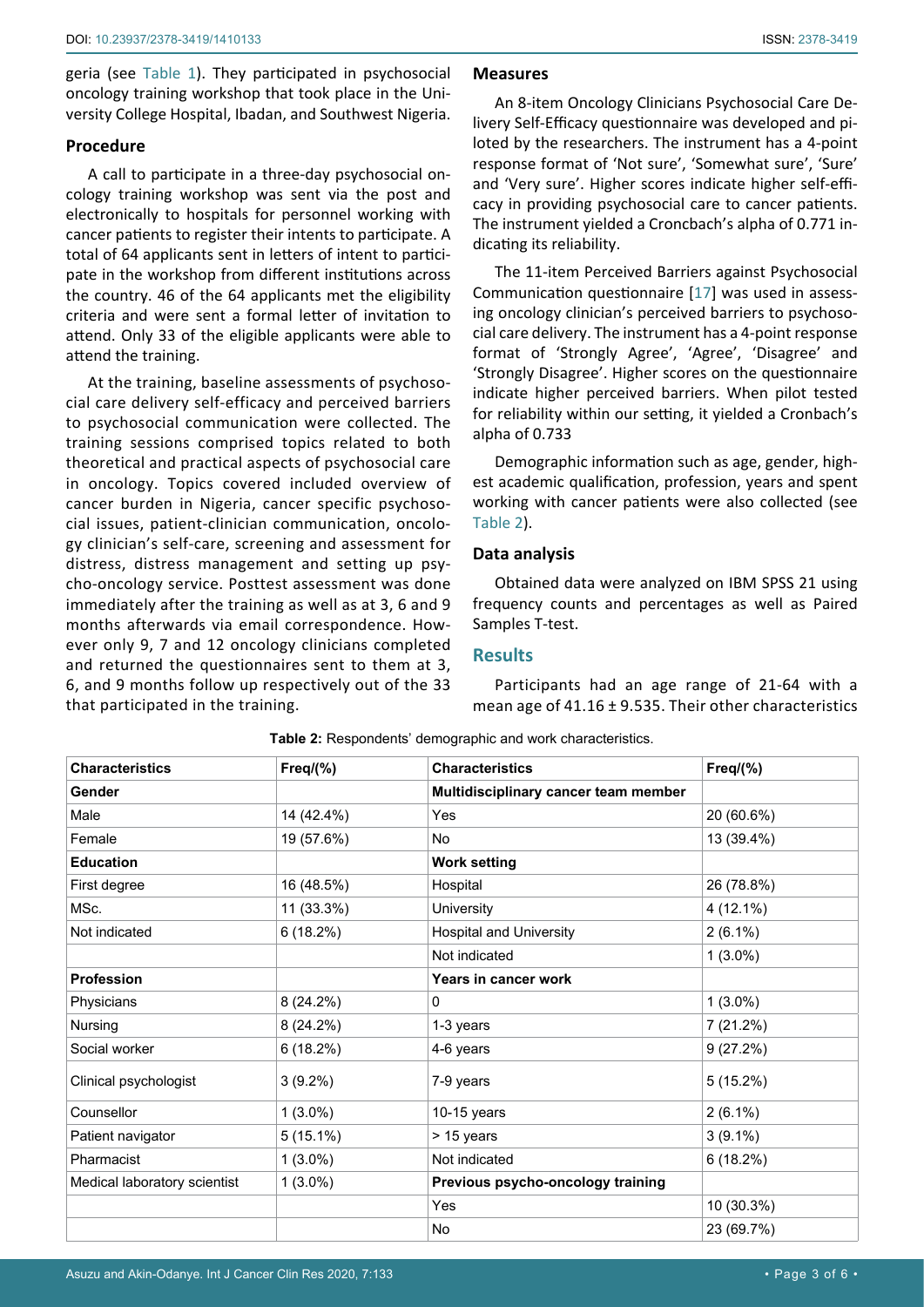#### are presented on [Table 2](#page-2-0).

[Table 2](#page-2-0) indicates that slightly more women (57.6%) than men participated in the study, majority of the respondents had a first degree (48.5%) and most were physicians and nurses (24.2% each). The table also shows that 84.9% of the respondents work in hospital settings, majority had worked with cancer patients for between 4 and 6 years (27.2%). Most of them were members of a multidisciplinary cancer team (60.6%) and majority had no previous training in psycho-oncology (69.7%).

[Table 3](#page-3-0) shows that there is a significant improvement in the oncology clinicians psychosocial care delivery self-efficacy immediately following intervention, at 3 months and at 9 months (p < 0.01) but not at 6 months  $(p > 0.05)$ . Hence the hypothesis that there will be a significant sustainable improvement in oncology clinicians' psychosocial care delivery self-efficacy following intervention is partially accepted.

[Table 4](#page-3-1) shows that there is a significant reduction in the oncology clinicians perceived barriers psychosocial care delivery immediately following intervention (p < 0.01). The significant reduction was however not sustained at 3, 6 and 9 months ( $p > 0.05$ ). Hence the hypothesis that there will be a significant sustained reduction in oncology clinicians' perceived barrier to psychosocial care delivery is rejected.

#### **Discussion**

In this study we set out to determine the effect of a psychosocial training workshop on oncology clinicians' psychosocial care delivery self-efficacy and perceived barriers in oncology settings in Nigeria. Immediately following the three-day workshop, there was a significant improvement in the oncology clinicians' self-efficacy and significant decrease in their perceived barrier to providing psychosocial care to cancer patients.

The significant decrease in perceived barrier to providing psychosocial care to cancer patients was however not sustained beyond immediately following intervention. Barriers to psychosocial care in oncology are often multileveled – organizational, cultural and individual clinician-related level [[18](#page-4-14)]. While the clinicians may have perceived these barriers as surmountable immediately following intervention, the reality of the challenges in their day-to-day clinical practice may have caused a change in their perception. There is less emphasis on psychosocial care and support for cancer patients in most hospitals in our setting hence the structure with which to provide the service is often lacking. Comprehensible routes for psychosocial assessment and treatment are needed to reduce organizational and individual barriers

|        |                                                                            | <b>Paired Differences</b> |              |                       |                                                        |              |          |    |       |
|--------|----------------------------------------------------------------------------|---------------------------|--------------|-----------------------|--------------------------------------------------------|--------------|----------|----|-------|
|        |                                                                            | Mean                      | Std.<br>Dev. | Std.<br>Error<br>Mean | 95% Confidence<br>Interval of the<br><b>Difference</b> |              | т        | df | Sig.  |
|        |                                                                            |                           |              |                       | Lower                                                  | <b>Upper</b> |          |    |       |
| Pair 1 | Pretest - Postest psychosocial<br>care delivery self-efficacy              | $-5.594$                  | 5.009        | 0.885                 | $-7.4$                                                 | $-3.788$     | -6.318   | 31 | 0.000 |
| Pair 2 | Pretest - 3 months Postest<br>psychosocial care delivery self-<br>efficacy | $-4$                      | 2.291        | 0.764                 | $-5.8$                                                 | $-2.239$     | $-5.237$ | 8  | 0.000 |
| Pair 3 | Pretest - 6 months Postest<br>psychosocial care delivery self-<br>efficacy | $-3.833$                  | 5.776        | 2.358                 | $-9.9$                                                 | 2.229        | $-1.626$ | 5  | 0.165 |
| Pair 4 | Pretest - 9 months Postest<br>psychosocial care delivery self-<br>efficacy | $-5.75$                   | 4.181        | 1.207                 | $-8.4$                                                 | $-3.094$     | -4.765   | 11 | 0.000 |

<span id="page-3-0"></span>**Table 3:** Paired Samples Test of effect of training on oncology clinicians' psychosocial care delivery self-efficacy at follow-up.

<span id="page-3-1"></span>**Table 4:** Paired Samples Test of effect of training on oncology clinicians' perceived barriers to psychosocial care delivery at follow-up.

|        |                                               | <b>Paired Differences</b> |              |                       |                                                        |              |       | df | Sig.  |
|--------|-----------------------------------------------|---------------------------|--------------|-----------------------|--------------------------------------------------------|--------------|-------|----|-------|
|        |                                               | Mean                      | Std.<br>Dev. | Std.<br>Error<br>Mean | 95% Confidence<br>Interval of the<br><b>Difference</b> |              |       |    |       |
|        |                                               |                           |              |                       | Lower                                                  | <b>Upper</b> |       |    |       |
| Pair 1 | Pretest - Posttest perceived barrier          | 2.938                     | 5.067        | 0.896                 | 1.111                                                  | 4.764        | 3.280 | 31 | 0.003 |
| Pair 2 | Pretest - 3 months posttest perceived barrier | 1.111                     | 5.711        | 1.904                 | $-3.278$                                               | 5.501        | 0.584 | 8  | 0.575 |
| Pair 3 | Pretest - 6 months posttest perceived barrier | 4.000                     | 7.043        | 2.875                 | $-3.391$                                               | 11.391       | 1.391 | 5  | 0.223 |
| Pair 4 | Pretest - 9 months posttest perceived barrier | 1.000                     | 5.865        | 1.768                 | $-2.940$                                               | 4.940        | 0.565 | 10 | 0.584 |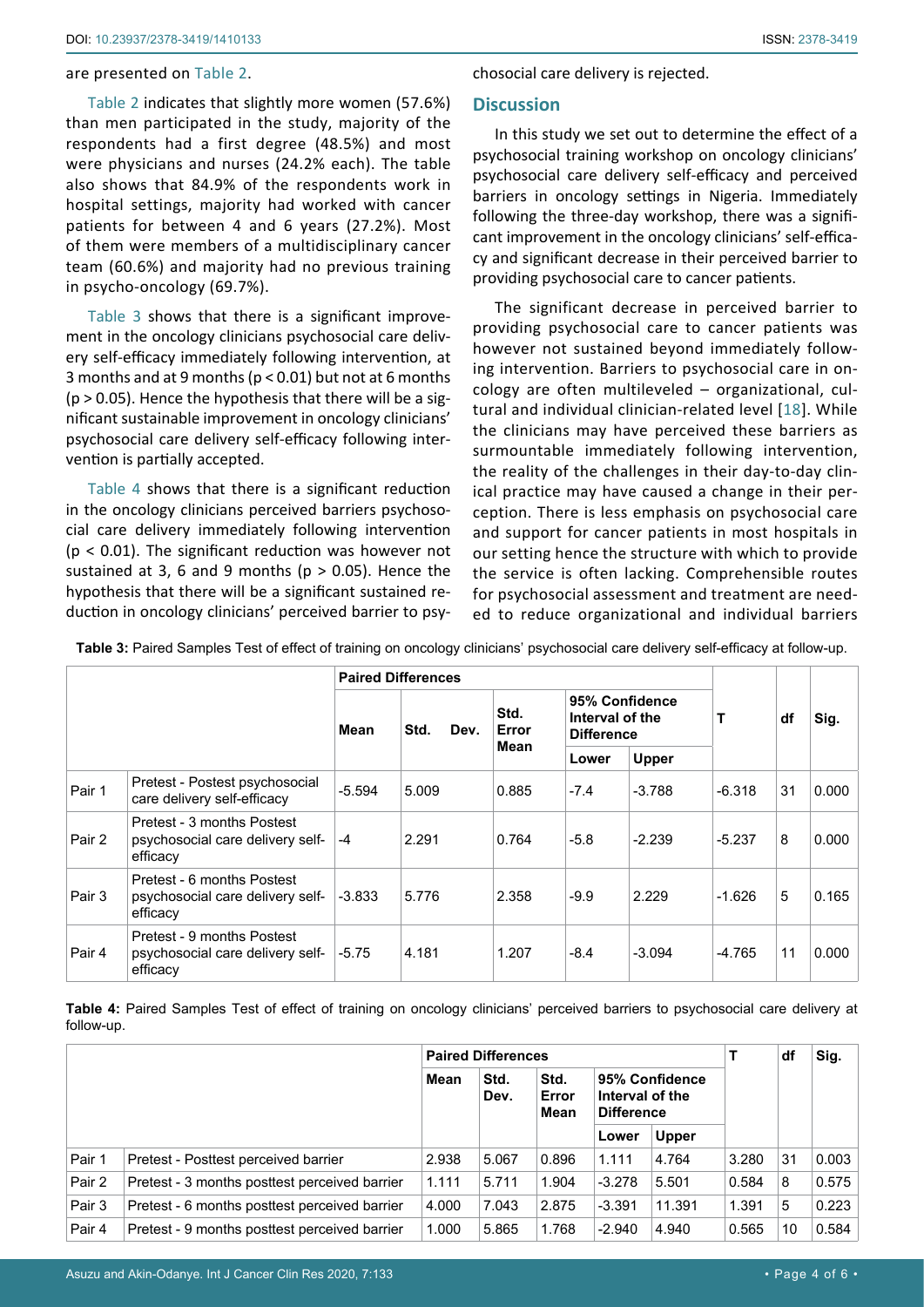as well as promote organizational cultures that value the need to incorporate psychosocial care in usual medical care of cancer patients.

At three months the significant improvement in the clinicians' psychosocial care delivery self-efficacy was sustained but lost at six months. This is comparable to the findings of other studies among therapists where initial improvements were reported in therapist skill following the completion of a workshop but skills decreased over time, and were comparable to those in the untrained therapist group four months post training [[19](#page-4-15)-[21\]](#page-5-0).

However, at 9 months the significant improvement in the clinicians' psychosocial care delivery self-efficacy was regained. While this pattern is not commonly seen in literature, a possible explanation for the pattern in our study was the annual psycho-oncology workshop/ conference that was organized in July 2018 after the 6 months follow up survey had been collected. Some of the participants at the psychosocial oncology training workshop also attended the workshop/conference and that may account for the re-emerging significant increase in their self-efficacy at 9 months. This also seems to underscore the importance of periodic psychosocial oncology training in building clinicians' confidence in providing psychosocial services to cancer patients.

The results from this study can only be said to give a preliminary evidence of the impact of the psychosocial oncology training workshop on improving self-efficacy and reducing perceived barriers in oncology clinicians' provision of psychosocial services.

## **Limitation**

A major limitation of this study is the high attrition rate. This limitation occurred despite attempts to remind the participants via different media (calls, text and WhatsApp messages) to complete the follow-up survey sent to their emails. This is highly instructive for future studies considering collecting follow-up data via emails in our setting. This limitation did not however detract the valuable contribution of the study.

## **Conclusion**

Our psychosocial training workshop was effective in the short and long-term for improving psychosocial care delivery self-efficacy of oncology clinicians. It is thus recommended that such training should be ongoing to ensure that its effect on reducing perceived barrier is sustained on the long run.

## **Acknowledgement**

Tertiary Education Trust fund (NIGERIA) TETFUND for providing the grant for this research.

## **References**

<span id="page-4-0"></span>1. (1999) Canadian Association of Psychosocial Oncology Standards Toronto: CAPO.

- <span id="page-4-1"></span>2. [Thalén-Lindström A, Larsson G, Glimelius B, Johansson](https://www.ncbi.nlm.nih.gov/pubmed/22934559)  [B \(2013\) Anxiety and depression in oncology patients; A](https://www.ncbi.nlm.nih.gov/pubmed/22934559)  [longitudinal study of a screening, assessment and psycho](https://www.ncbi.nlm.nih.gov/pubmed/22934559)[social support intervention. Acta Oncologica 52: 118-127.](https://www.ncbi.nlm.nih.gov/pubmed/22934559)
- <span id="page-4-2"></span>3. [Stobo JD, Kohen JJ, Kimball HR, LaCombe MA, Schech](https://medicinainternaucv.files.wordpress.com/2013/02/project-professionalism.pdf)[ter GP, et al. \(1995\) Project Professionalism, Philadelphia:](https://medicinainternaucv.files.wordpress.com/2013/02/project-professionalism.pdf)  [American Board of Internal Medicine.](https://medicinainternaucv.files.wordpress.com/2013/02/project-professionalism.pdf)
- <span id="page-4-3"></span>4. [Grimshaw JM, Eccles MP, Walker AE, Thomas RE \(2002\)](https://www.ncbi.nlm.nih.gov/pubmed/12613059)  [Changing physicians' behavior: What works and thoughts](https://www.ncbi.nlm.nih.gov/pubmed/12613059)  [on getting more things to work. J Contin Educ Health Prof](https://www.ncbi.nlm.nih.gov/pubmed/12613059)  [22: 237-243.](https://www.ncbi.nlm.nih.gov/pubmed/12613059)
- <span id="page-4-4"></span>5. [Rogers M, Todd C \(2002\) Information exchange in oncolo](https://pubmed.ncbi.nlm.nih.gov/12203746/)[gy outpatient clinics: Source, valence and uncertainty. Psy](https://pubmed.ncbi.nlm.nih.gov/12203746/)[chooncology 11: 336-345.](https://pubmed.ncbi.nlm.nih.gov/12203746/)
- 6. [Fallowfield L, Ratcliffe D, Jenkins V, Saul J \(2001\) Psychi](https://www.ncbi.nlm.nih.gov/pubmed/11308246)[atric morbidity and its recognition by doctors in patients with](https://www.ncbi.nlm.nih.gov/pubmed/11308246)  [cancer. Br J Cancer 84: 1011-1015.](https://www.ncbi.nlm.nih.gov/pubmed/11308246)
- <span id="page-4-5"></span>7. [Cull A, Stewart M, Altman D \(1995\) Assessment of and in](https://www.ncbi.nlm.nih.gov/pubmed/7599058)[tervention for psychosocial problems in routine oncology](https://www.ncbi.nlm.nih.gov/pubmed/7599058)  [practice. Br J Cancer 72: 229-235.](https://www.ncbi.nlm.nih.gov/pubmed/7599058)
- <span id="page-4-6"></span>8. [Schofield P, Carey M, Bonevski B, Sanson-Fisher R \(2006\)](https://www.ncbi.nlm.nih.gov/pubmed/16381066)  [Barriers to the provision of evidence-based psychosocial](https://www.ncbi.nlm.nih.gov/pubmed/16381066)  [care in oncology. Psychooncology 15: 863-872.](https://www.ncbi.nlm.nih.gov/pubmed/16381066)
- 9. [Wein S, Sulkes S, Stemmer S \(2010\) The oncologist's role](https://www.ncbi.nlm.nih.gov/pubmed/20890146)  [in managing depression, anxiety, and demoralization with](https://www.ncbi.nlm.nih.gov/pubmed/20890146)  [advanced cancer. Cancer J 16: 493-499.](https://www.ncbi.nlm.nih.gov/pubmed/20890146)
- <span id="page-4-7"></span>10. [McLean M, Cleland J, Worrell M, Vögele C \(2011\) "What](https://www.ncbi.nlm.nih.gov/pubmed/22144970)  [am I going to say here?" The experiences of doctors and](https://www.ncbi.nlm.nih.gov/pubmed/22144970)  [nurses communicating with patients in a cancer unit. Front](https://www.ncbi.nlm.nih.gov/pubmed/22144970)  [Psychol 2: 339.](https://www.ncbi.nlm.nih.gov/pubmed/22144970)
- <span id="page-4-8"></span>11. [Merckaert I, Libert Y, Razavi D \(2005\) Communication](https://www.ncbi.nlm.nih.gov/pubmed/15933461)  [skills training in cancer care: Where are we and where are](https://www.ncbi.nlm.nih.gov/pubmed/15933461)  [we going? Curr Opin Oncol 17: 319-330.](https://www.ncbi.nlm.nih.gov/pubmed/15933461)
- 12. [Van der Meulen N, Jansen J, Van Dulmen S, Bensing J,](https://www.ncbi.nlm.nih.gov/pubmed/18050149)  [van Weert J \(2008\) Interventions to improve recall of med](https://www.ncbi.nlm.nih.gov/pubmed/18050149)[ical information in cancer patients: A systematic review of](https://www.ncbi.nlm.nih.gov/pubmed/18050149)  [the literature. Psychooncology 17: 857-868.](https://www.ncbi.nlm.nih.gov/pubmed/18050149)
- <span id="page-4-9"></span>13. [Wilkinson S, Perry R, Blanchard K, Linsel lL \(2008\) Ef](https://www.ncbi.nlm.nih.gov/pubmed/18541641)[fectiveness of a three-day communication skills course in](https://www.ncbi.nlm.nih.gov/pubmed/18541641)  [changing nurses' communication skills with cancer/pallia](https://www.ncbi.nlm.nih.gov/pubmed/18541641)[tive care patients: A randomised controlled trial. Palliat Med](https://www.ncbi.nlm.nih.gov/pubmed/18541641)  [22: 365-375.](https://www.ncbi.nlm.nih.gov/pubmed/18541641)
- <span id="page-4-10"></span>14. [Bandura A \(1997\) Self-efficacy: The exercise of control.](https://psycnet.apa.org/record/1997-08589-000)  [New York: Freeman.](https://psycnet.apa.org/record/1997-08589-000)
- <span id="page-4-11"></span>15. [Borjalilu S, Kaviani A, Helmi S, Karbakhsh M, Mazaheri](http://archbreastcancer.com/index.php/abc/article/view/136#collapse1)  [M \(2017\) Exploring the role of self-efficacy for coping with](http://archbreastcancer.com/index.php/abc/article/view/136#collapse1)  [cancer: A systematic review. Archives of Breast Cancer 4:](http://archbreastcancer.com/index.php/abc/article/view/136#collapse1)  [42-57.](http://archbreastcancer.com/index.php/abc/article/view/136#collapse1)
- <span id="page-4-12"></span>16. [Ferlay J, Ervik M, Lam F, Colombet M, Mery L, \(2018\).](http://gco.iarc.fr/today/data/factsheets/populations/566-nigeria-fact-sheets.pdf)  [Global Cancer Observatory: Cancer Today. Lyon, France:](http://gco.iarc.fr/today/data/factsheets/populations/566-nigeria-fact-sheets.pdf)  [International Agency for Research on Cancer.](http://gco.iarc.fr/today/data/factsheets/populations/566-nigeria-fact-sheets.pdf)
- <span id="page-4-13"></span>17. [Fagerlind H, Kettis A, Glimelius B, Ring L \(2013\) Barriers](https://www.ncbi.nlm.nih.gov/pubmed/24043746)  [Against Psychosocial Communication: Oncologists' Per](https://www.ncbi.nlm.nih.gov/pubmed/24043746)[ceptions. J Clin Oncol 31: 3815-3822.](https://www.ncbi.nlm.nih.gov/pubmed/24043746)
- <span id="page-4-14"></span>18. [Dilworth S, Higgins I, Parker V, Kelly B, Turner J \(2014\)](https://onlinelibrary.wiley.com/doi/abs/10.1002/pon.3474)  [Patient and health professional's perceived barriers to the](https://onlinelibrary.wiley.com/doi/abs/10.1002/pon.3474)  [delivery of psychosocial care to adults with cancer: A sys](https://onlinelibrary.wiley.com/doi/abs/10.1002/pon.3474)[tematic review. Psycho-Oncology 23: 601-612.](https://onlinelibrary.wiley.com/doi/abs/10.1002/pon.3474)
- <span id="page-4-15"></span>19. [Miller WR, Yahne CE, Moyers TB, Martinez J, Pirritano](https://www.ncbi.nlm.nih.gov/pubmed/15612851)  [M \(2004\) A randomized trial of methods to help clinicians](https://www.ncbi.nlm.nih.gov/pubmed/15612851)  [learn motivational learning. Journal of Consulting and Clin](https://www.ncbi.nlm.nih.gov/pubmed/15612851)[ical Psychology 72: 1050-1062.](https://www.ncbi.nlm.nih.gov/pubmed/15612851)